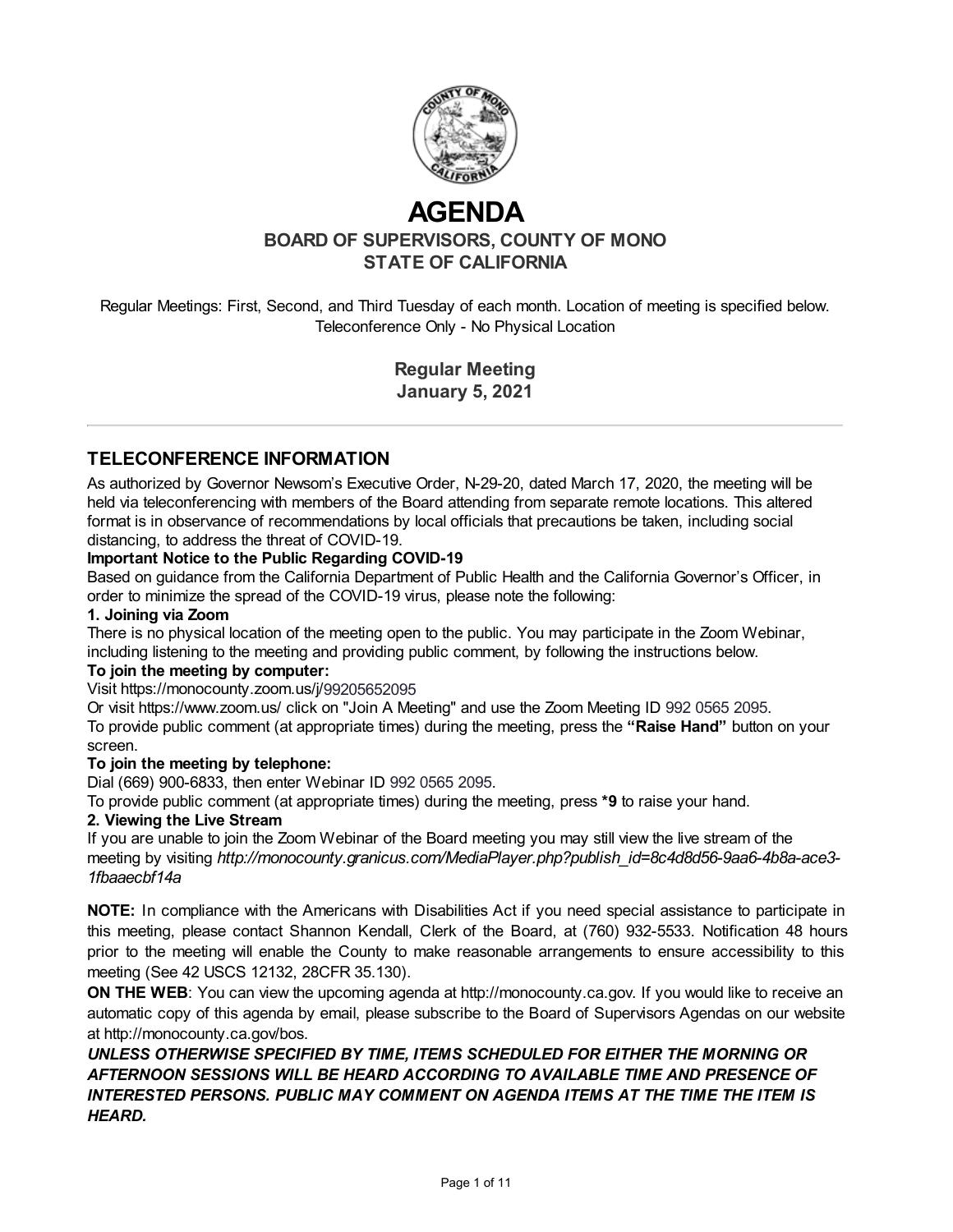## 9:00 AM Call meeting to Order

Pledge of Allegiance

## **1. OPPORTUNITY FOR THE PUBLIC TO ADDRESS THE BOARD**

Please refer to the Teleconference Information section to determine how to make public comment for this meeting.

## **2. RECOGNITIONS**

## **A. Swearing In of Rhonda Duggan as District Two Supervisor, Bob Gardner as District Three Supervisor, and John Peters as District Four Supervisor**

Departments: Board of Supervisors

10 minutes

(Judge Magit) - Swearing in of Rhonda Duggan as District Two Supervisor, Bob Gardner as District Three Supervisor, and John Peters as District Four **Supervisor** 

**Recommended Action:** No Board action required. Judge Magit will administer the oaths of office.

**Fiscal Impact:** None.

## **B. Election of New 2021 Board Chair**

Departments: Board of Supervisors

5 minutes

(Stacy Corless, Outgoing Board Chair) - The outgoing Board Chair will call for nominations to elect the Chair of the Board for 2021.

**Recommended Action:** Elect the new Chair of the Board for 2021.

**Fiscal Impact:** None.

## **C. Presentation to Outgoing Board Chair Corless**

Departments: Board of Supervisors 5 minutes

(Board Chair) - Presentation to outgoing Board Chair Corless by newly elected Board Chair honoring Supervisor Corless' service to the Board in 2020.

**Recommended Action:** None.

**Fiscal Impact:** None.

**D. Election of New 2021 Vice Chair** Departments: Board of Supervisors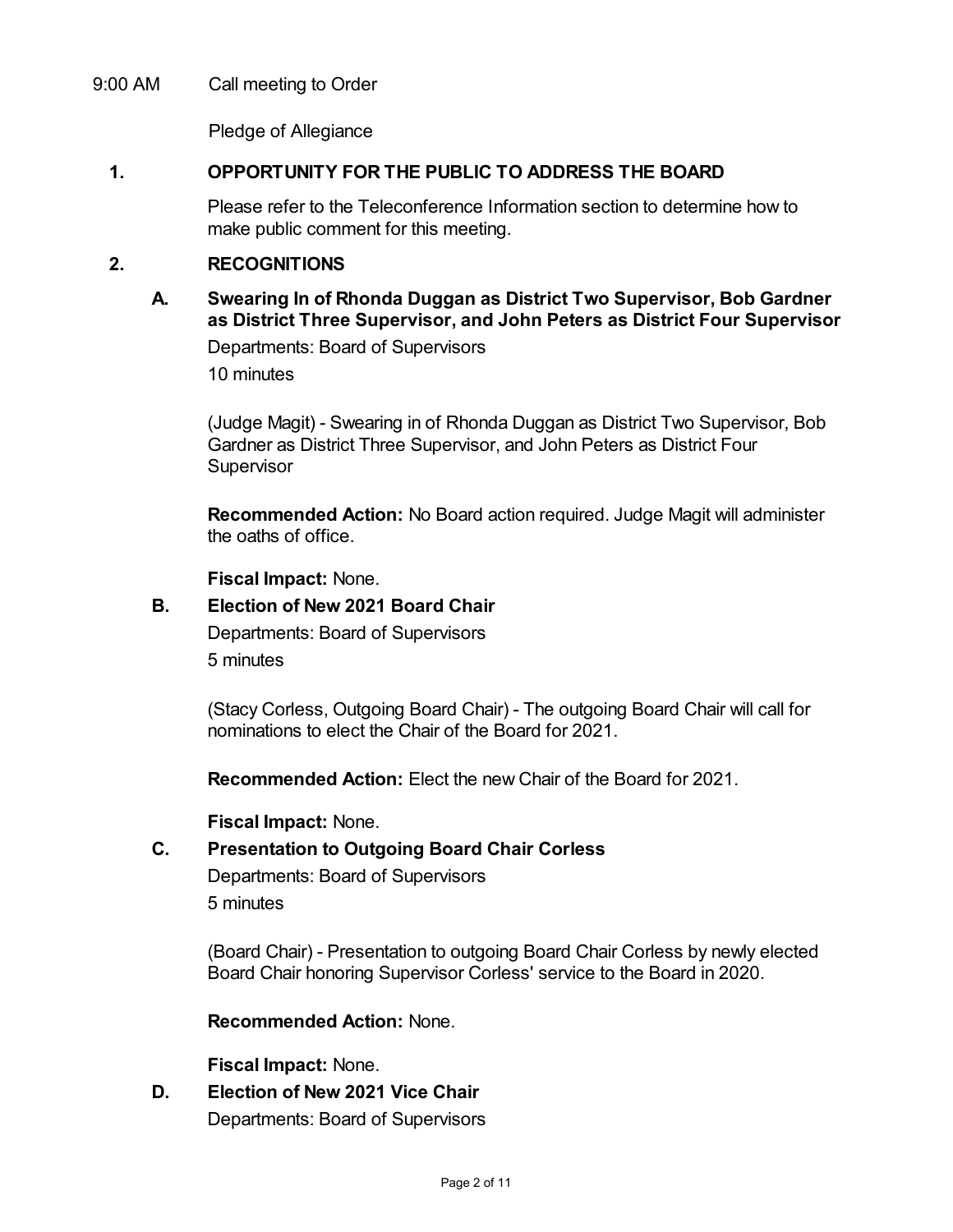## 5 minutes

(Board Chair) - The newly elected Board Chair will call for nomination to elect the Vice Chair of the Board for 2021.

**Recommended Action:** Elect the new Vice Chair of the Board for 2021.

**Fiscal Impact:** None.

# **E. Election of New 2021 Chair Pro-Tem**

Departments: Board of Supervisors 5 minutes

(Board Chair) - The newly elected Board Chair will call for nominations to elect the Chair Pro-Tem of the Board for 2021.

**Recommended Action:** Elect the new Chair Pro-Tem of the Board for 2021.

**Fiscal Impact:** None.

## **3. COUNTY ADMINISTRATIVE OFFICE**

CAO Report regarding Board Assignments Receive brief oral report by County Administrative Officer (CAO) regarding work activities.

## **4. DEPARTMENT/COMMISSION REPORTS**

Receive brief oral report on emerging issues and/or activities.

## **5. CONSENT AGENDA**

(All matters on the consent agenda are to be approved on one motion unless a board member requests separate action on a specific item.)

## **A. Board Minutes - November 10, 2020**

Departments: Clerk of the Board

Approval of the Board Minutes from the Regular Meeting on November 10, 2020.

**Recommended Action:** Approve the Board Minutes from the Regular Meeting on November 10, 2020.

**Fiscal Impact:** None.

# **B. Board Minutes - November 17, 2020**

Departments: Clerk of the Board

Approval of the Board Minutes from the Regular Meeting on November 17, 2020.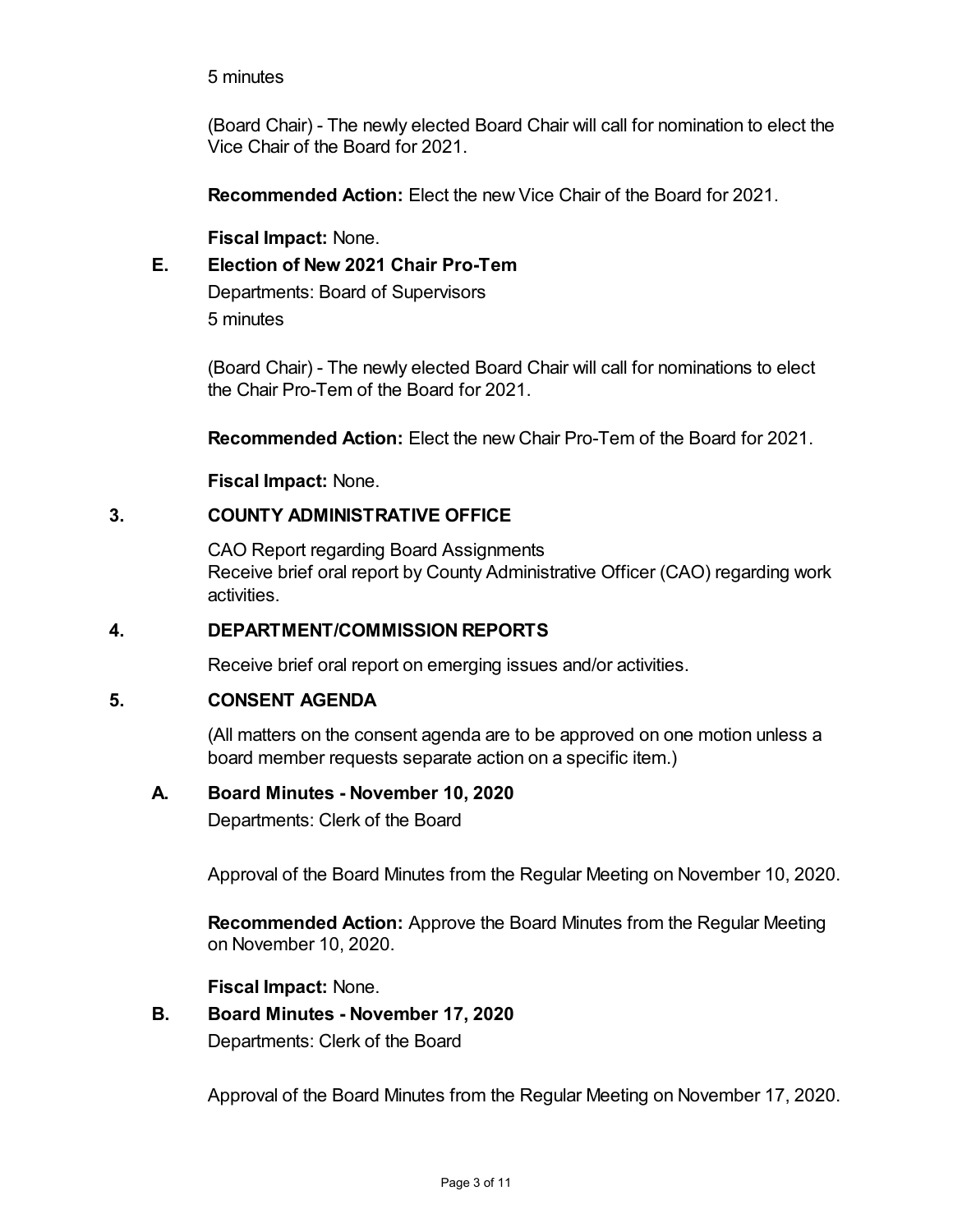**Recommended Action:** Approve the Board Minutes from the Regular Meeting on November 17, 2020.

**Fiscal Impact:** None.

**C. Joint Town/County Meeting Minutes - November 17, 2020** Departments: Clerk of the Board

Approval of the Joint Town/County Meeting Minutes from the Special Meeting on November 17, 2020.

**Recommended Action:** Approve the Joint Town/County Meeting Minutes from the Special Meeting on November 17, 2020.

**Fiscal Impact:** None.

## **D. Board Minutes - November 24, 2020**

Departments: Clerk of the Board

Approval of the Board Minutes from the Special Meeting on November 24, 2020.

**Recommended Action:** Approve the Board Minutes from the Special Meeting on November 24, 2020.

**Fiscal Impact:** None.

# **E. June Lake Citizens Advisory Committee Appointment** Departments: Community Development - Planning

Reappoint David Rosky for a second, four-year term to the June Lake Citizens Advisory Committee (CAC). The CAC consists of 6 members at this time and may have up to 10 members. Three seats will remain open.

**Recommended Action:** Appoint David Rosky to the June Lake Citizens Advisory Committee for a four-year term, expiring December 31, 2024.

**Fiscal Impact:** None. The June Lake Citizens Advisory Committee is a voluntary committee.

## **F. Mono County Child Care Council Certification Statement Regarding Composition of Local Planning Council Membership**

Departments: Mono County Child Care Council

The Board of Supervisors and Superintendent of Schools make the appointments of the council members to the Mono Council Child Care Council. The Certification Statement Regarding Composition of Local Planning Council (LPC) Membership certifies that the membership criteria as established under the Education Code are met. The submission of certification is required annually by the California Department of Education.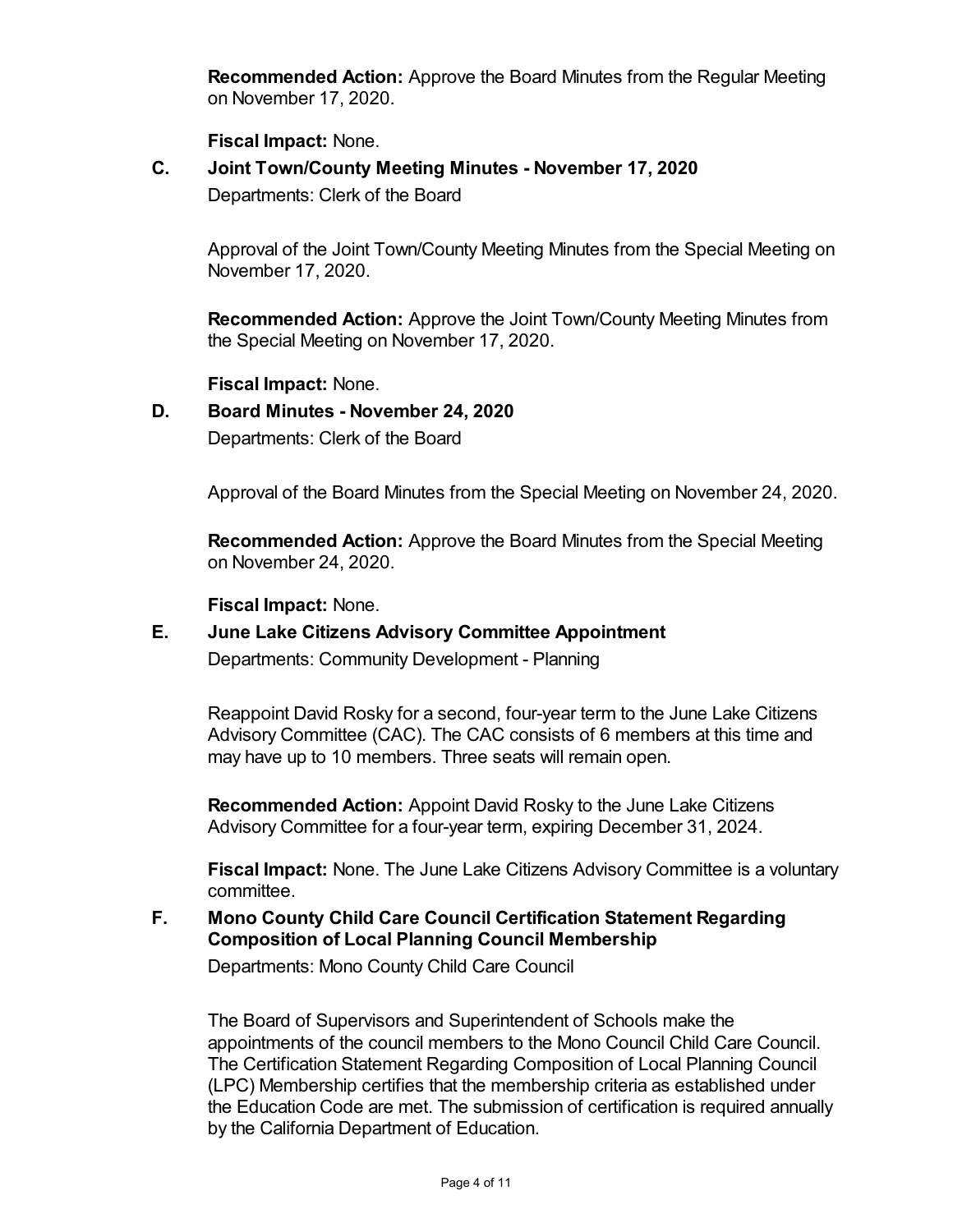**Recommended Action:** Approve the membership certification for the Mono County Child Care Council and authorize the Board of Supervisors Chair to sign the certification.

**Fiscal Impact:** None.

## **G. Annual Resolution Delegating Investment Authority to the County Treasurer**

Departments: Finance

Resolution Delegating Investment Authority to the County Treasurer.

**Recommended Action:** Adopt Resolution R21-\_\_\_, Delegating Investment Authority to the County Treasurer.

**Fiscal Impact:** None.

## **H. Mono County Statement of Investment Policy**

Departments: Finance

Annual approval of the Mono County Statement of Investment Policy pursuant to Section 27133 of the Government Code of the State of California.

**Recommended Action:** Approve the Mono County Statement of Investment Policy.

**Fiscal Impact:** None.

#### **6. CORRESPONDENCE RECEIVED**

Direction may be given to staff regarding, and/or the Board may discuss, any item of correspondence listed on the agenda.

## **A. Los Angeles Department of Water and Power (LADWP) Notice of Intent to Adopt a Mitigated Negative Declaration Extension of Public Review Period**

The City of Los Angeles Department of Water and Power (LADWP) prepared an Initial Study for the Mono Basin Water Rights Licenses Project. Based on the information contained in the Initial Study, LADWP intends to adopt a Mitigated Negative Declaration for the project under the California Environmental Quality Act (CEQA). The public review period commenced on October 30, 2020 and originally concluded on December 15, 2020. An extension request has been granted, therefore the public review period is updated to conclude on January 6, 2021 at 5:00 pm.

## **B. Federal Energy Regulatory Commission (FERC) Letter re: Revised Supporting Technical Information Document (STID) for Tioga Lake Dams**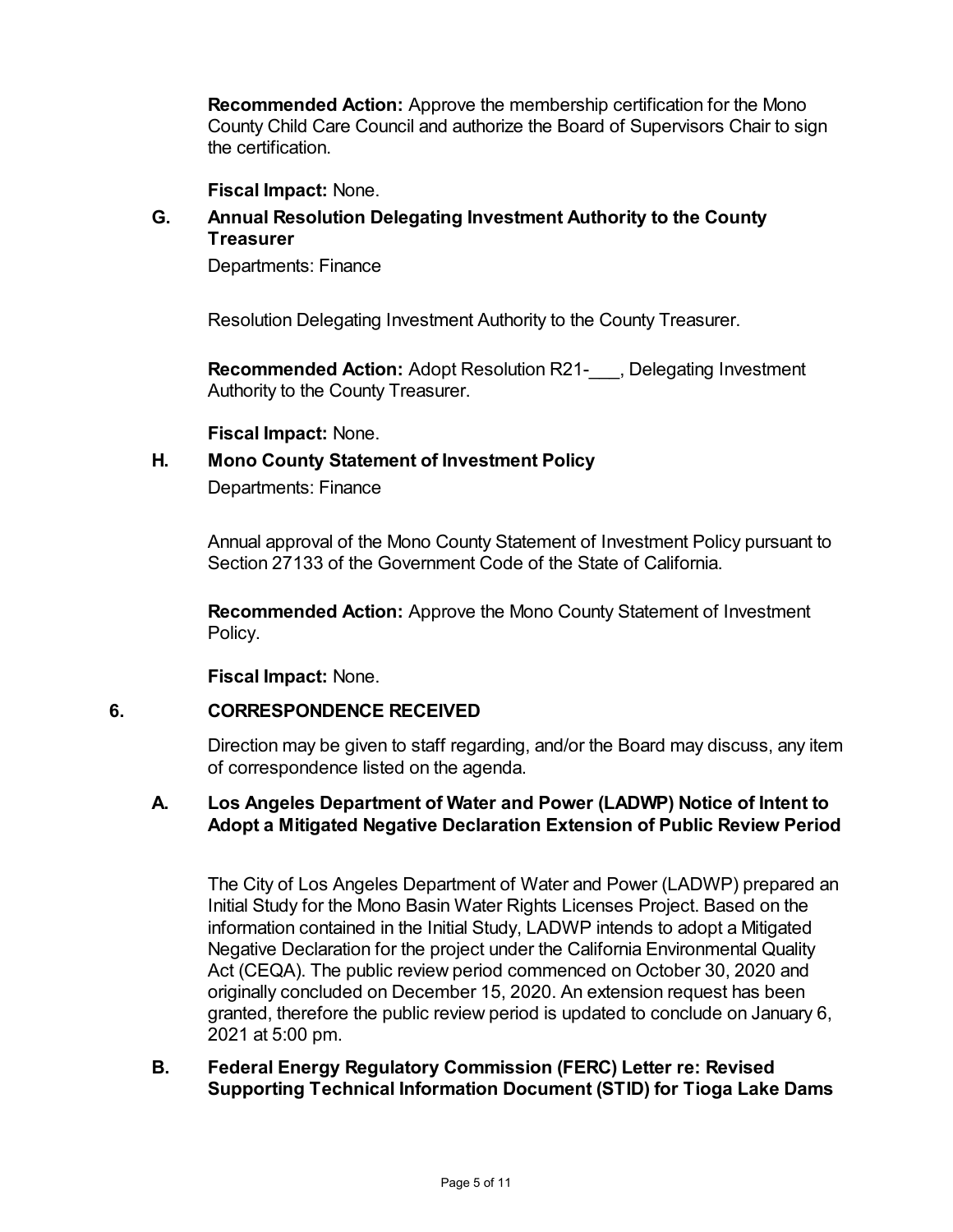A letter from Frank L. Blackett, P.E., Federal Energy Regulatory Commission Regional Engineer, to James A. Buerkle, Southern California Edison Company Director of Generation, in response to a letter from Wayne Allen submitting the revised Supporting Technical Information Document (STID) for Tioga Lake Dams, which are part of the Lee Vining Creek Project, FERC No. 1388.

#### **7. REGULAR AGENDA - MORNING**

## **A. Mountain View Fire Update**

30 minutes

(Justin Nalder, EOC Director) - Update on the Mountain View Fire in Walker, California.

**Recommended Action:** Receive update from Incident Command for the Mountain View Fire and involved staff regarding impacts of the fire, recovery efforts, County response, debris removal and related topics. Provide any desired direction to staff.

**Fiscal Impact:** No impact from this update.

## **B. Resolution Waiving Well and Septic System Permit Fees Associated with the Mountain View Fire (MVF)**

Departments: Public Health

5 minutes

(Louis Molina, Environmental Health Director) - Proposed resolution to waive any permit fees for onsite wastewater treatment (OWTS) and water well construction associated with new construction or repairs on properties affected by the MVF.

**Recommended Action:** Adopt proposed Resolution R21- , waiving water well permit fees and onsite wastewater treatment system permit fees for reconstruction associated with Mountain View Fire recovery. Provide any desired direction to staff.

**Fiscal Impact:** Minimal to no fiscal impact.

## **C. Resolution Waiving Encroachment Permit and Grading Permit Fees for Victims of the Mountain View Fire**

Departments: Public Works 5 minutes

(Tony Dublino, Director of Public Works) - Proposed resolution waiving encroachment permit and grading permit fees for reconstruction associated with Mountain View Fire recovery.

**Recommended Action:** Adopt proposed Resolution R21- , waiving encroachment permit and grading permit fees for reconstruction associated with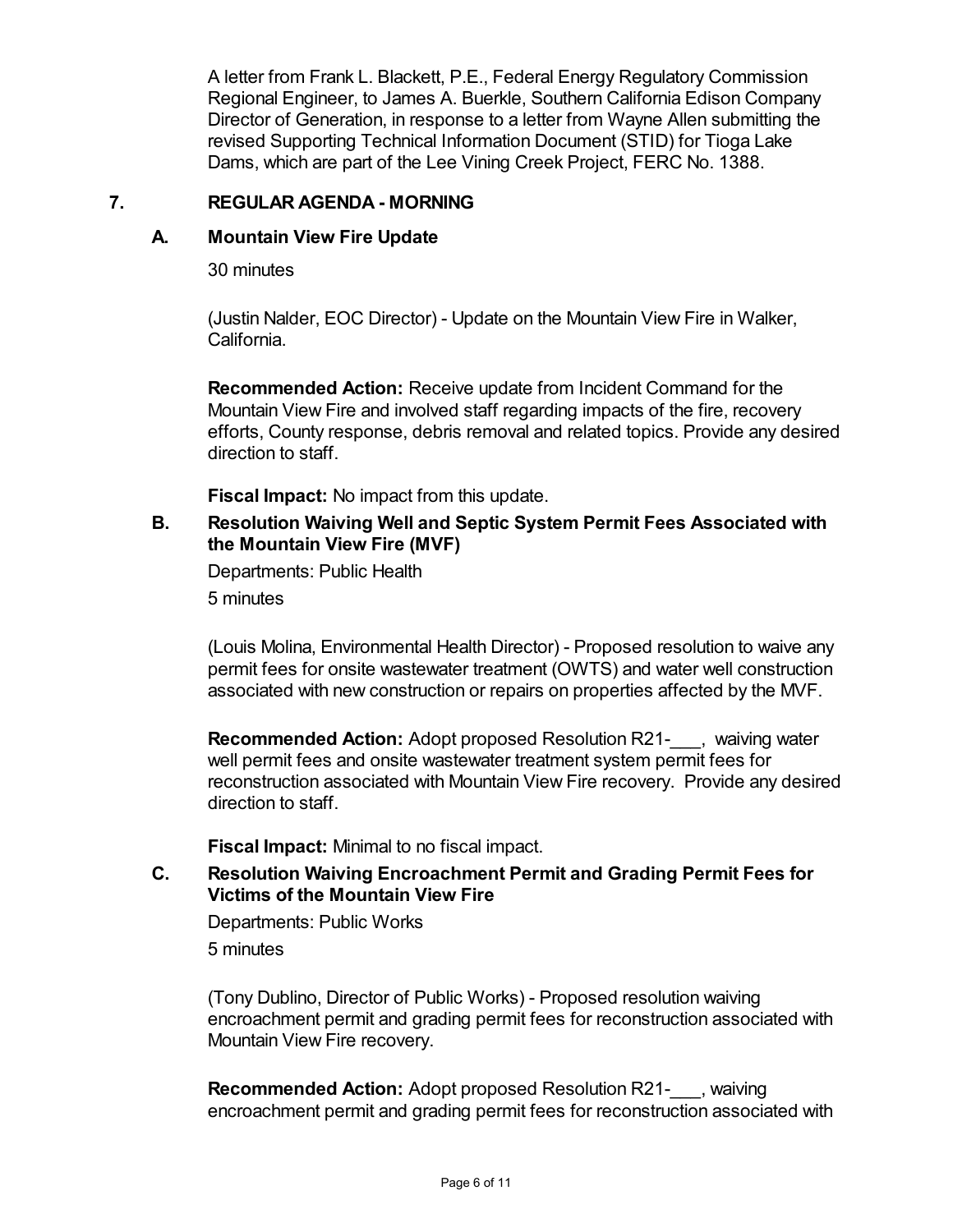Mountain View Fire recovery. Provide any desired direction to staff.

**Fiscal Impact:** Loss of revenue from Encroachment and Grading Permits is expected to be less than \$5,000 for the incident.

#### **D. Eastside Lane and North River Lane Emergency Guardrail Repair/Replacement Projects**

Departments: Public Works - Roads

30 minutes

(Kevin Julian, Road Operations Superintendent) - Authorization of Emergency Repair and Replacement of Eastside Lane and North River Lane Guardrails Damaged and/or Destroyed by the Mountain View Fire.

## **Recommended Action:**

1. Receive update on damages caused by the Mountain View Fire to the guardrails located (1) along the eastern terminus of Eastside Lane where in intersects with U.S. Highway 395 and (2) along the eastern terminus of North River Lane where it intersects with Eastside Lane on property owned by the County, both in the Antelope Valley community of northern Mono County, and the emergencies created by those damaged guardrails.

2. As established by Public Contract Code Chapter 2.5, "Emergency Contracting Procedures," find that based on substantial evidence set forth in this staff report and at the meeting that the emergencies posed by the damaged/destroyed Eastside Lane guardrails and the damaged/destroyed North River Lane guardrails require the County to take directly related and immediate action, including but not limited to procuring the necessary equipment, services, and supplies for those purposes, without giving notice for bids to let contracts. [4/5th Vote Required.]

3. Adopt the attached resolution that includes the emergency findings and delegates to the Mono County Road Operations Superintendent the authority to order any directly related and immediate action required by the emergencies created by the damaged/destroyed Eastside Lane guardrails and the damaged/destroyed North River Lane guardrails, and procure the necessary equipment, services, and supplies for those purposes, without giving notice for bids to let contracts, including executing any agreements or contracts for the construction or repair of the damaged/destroyed guardrails. [4/5th Vote Required.]

**Fiscal Impact:** Based on the initial estimates obtained by the Public Works Department – Roads Division, the total cost of the emergency repair/replacement of the Eastside Lane and North River Lane guardrails is approximately \$160,000.00. The emergency projects are eligible for 75% funding via the California Disaster Assistance Act (CDAA) Program administered by the Governor's Office of Emergency Services (CalOES). Staff proposes that the 25% County match for the emergency guardrail repairs/replacements be paid with available transportation funding.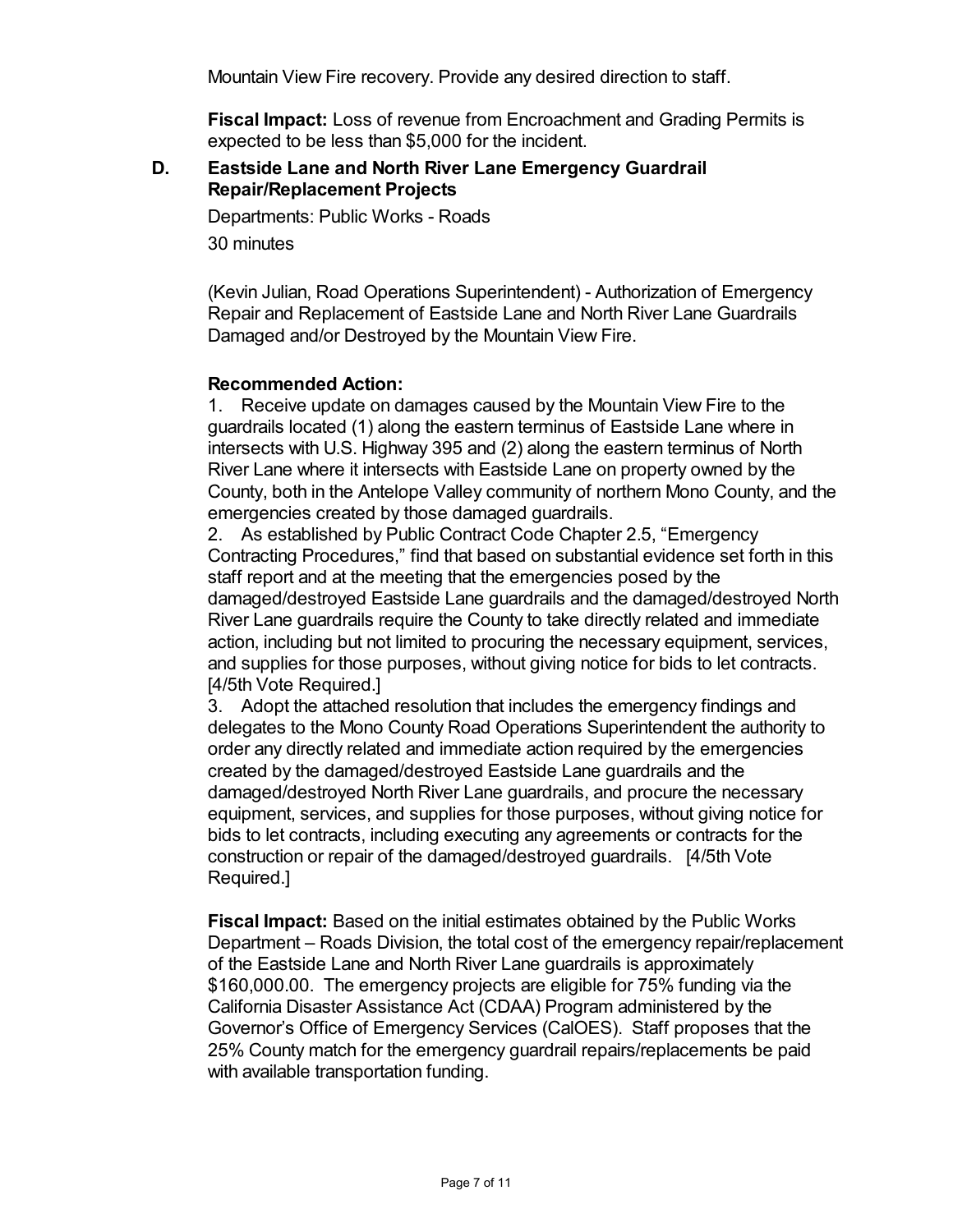# **E. COVID-19 (Coronavirus) Update**

30 minutes

(Robert C. Lawton, CAO, Dr. Tom Boo, Mono County Health Officer) - Update on Countywide response and planning related to the COVID-19 pandemic, including reports from the Emergency Operations Center (EOC), Unified Command (UC), and the various branches of the EOC, including Community Support and Economic Recovery, Joint Information Center (JIC), and Public Health.

**Recommended Action:** None, informational only.

**Fiscal Impact:** None.

## **8. OPPORTUNITY FOR THE PUBLIC TO ADDRESS THE BOARD**

Please refer to the Teleconference Information section to determine how to make public comment for this meeting.

## **9. CLOSED SESSION**

## **A. Closed Session - Public Employee Evaluation**

PUBLIC EMPLOYEE PERFORMANCE EVALUATION. Government Code section 54957. Title: County Administrative Officer.

## **B. Closed Session - Exposure to Litigation**

CONFERENCE WITH LEGAL COUNSEL – ANTICIPATED LITIGATION. Significant exposure to litigation pursuant to paragraph (2) of subdivision (d) of Government Code section 54956.9. Number of potential cases: two.

## **THE AFTERNOON SESSION WILL RECONVENE NO EARLIER THAN 1:00 P.M.**

# **10. OPPORTUNITY FOR THE PUBLIC TO ADDRESS THE BOARD**

Please refer to the Teleconference Information section to determine how to make public comment for this meeting.

## **11. REGULAR AGENDA - AFTERNOON**

## **A. Employment Agreement - Social Services Director**

Departments: Human Resources/CAO 5 minutes

(David R Butters, HR Director) - Proposed resolution approving a contract with Kathryn E. Peterson as Social Services Director, and prescribing the compensation, appointment and conditions of said employment.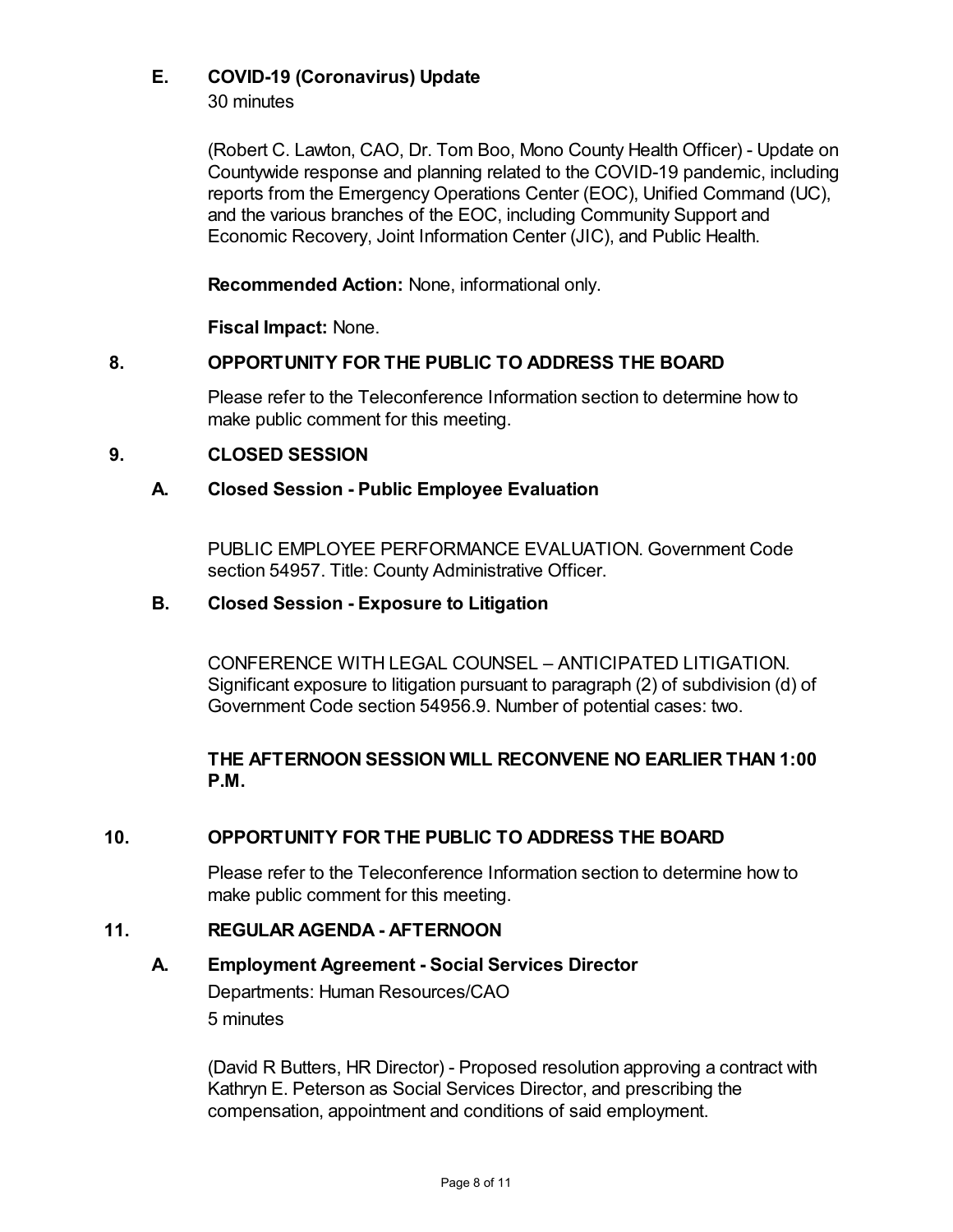**Recommended Action:** Announce Fiscal Impact. Approve Resolution R21-\_\_\_, approving a contract with Kathryn E. Peterson as Social Services Director, and prescribing the compensation, appointment and conditions of said employment. Authorize the Board Chair to execute said contract on behalf of the County.

**Fiscal Impact:** The cost for this position for the remainder of FY 2020-2021 (January 5th to June 30th) is approximately \$98,961 of which \$63,727 is salary, and \$34,964 is the cost of the benefits and was included in the approved budget. The cost for an entire fiscal year would be approximately \$204,683 of which \$132,168 is salary and \$72,515 is the cost of benefits.

## **B. Employment Agreement - Emergency Medical Services Chief**

Departments: Human Resources/CAO 5 minutes

(David R Butters, HR Director) - Proposed resolution approving a contract with Chris Mokracek as Emergency Medical Services Chief, and prescribing the compensation, appointment and conditions of said employment.

**Recommended Action:** Announce Fiscal Impact. Approve Resolution R21-\_\_\_, approving a contract with Chris Mokracek as Emergency Medical Services Chief, and prescribing the compensation, appointment and conditions of said employment. Authorize the Board Chair to execute said contract on behalf of the County.

**Fiscal Impact:** The cost for this position for the remainder of FY 2020-2021 (January 5th to June 30th) is approximately \$97,778 of which \$59,740 is salary and \$38,038 is the cost of the benefits and is included in the approved budget. Total cost for a full fiscal year would be \$202,789 of which \$123,900 is annual salary and \$78,889 is the cost of the benefits.

## **C. Employment Agreement - Assistant Assessor**

Departments: Human Resources/CAO 5 minutes

(David R Butters, HR Director) - Proposed resolution approving a contract with Tracy Morgan as Assistant Assessor, and prescribing the compensation, appointment and conditions of said employment.

**Recommended Action:** Announce Fiscal Impact. Approve Resolution R21-\_\_\_, approving a contract with Tracy Morgan as Assistant Assessor, and prescribing the compensation, appointment and conditions of said employment. Authorize the Board Chair to execute said contract on behalf of the County.

**Fiscal Impact:** The cost for this position for the remainder of FY 2020-2021 (January 5th to June 30th) is approximately \$89,072 of which \$56,602 is salary, and \$32,470 is the cost of the benefits and was included in the approved budget. The cost for an entire fiscal year would be approximately \$164,441 of which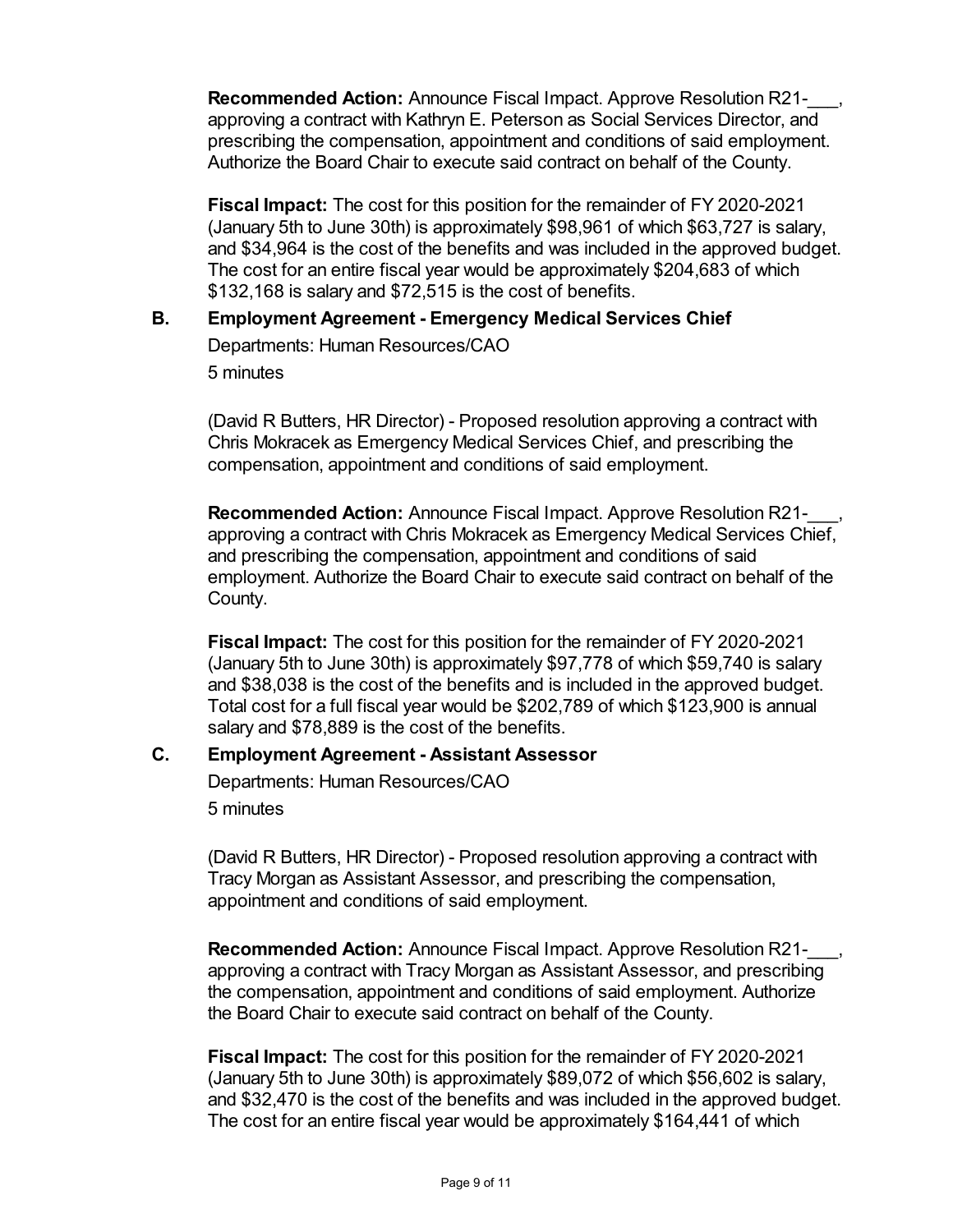\$104,494 is salary and \$59,945 is the cost of benefits.

## **D. Employment Agreement - Solid Waste Superintendent**

Departments: Human Resources/CAO 5 minutes

(David R Butters, HR Director) - Proposed resolution approving a contract with Justin Nalder as Solid Waste Superintendent, and prescribing the compensation, appointment and conditions of said employment.

**Recommended Action:** Announce Fiscal Impact. Approve Resolution R21approving a contract with Justin Nalder as Solid Waste Superintendent, and prescribing the compensation, appointment and conditions of said employment. Authorize the Board Chair to execute said contract on behalf of the County.

**Fiscal Impact:** The cost for this position for the remainder of FY 2020-2021 (January 5th to June 30th) is approximately \$78,583 of which \$44,489 is salary and \$34,095 is the cost of the benefits and is included in the approved budget. Total cost for a full fiscal year would be \$162,980 of which \$92,268 is annual salary and \$70,712 is the cost of the benefits.

## **E. 2021 Calendar of Regular Meetings of the Board of Supervisors**

Departments: Clerk of the Board 10 minutes

(Shannon Kendall, Clerk-Recorder-Registrar) - Rule 3 of the Mono County Board Rules of Procedure specifies that an annual calendar of meetings shall be adopted by the Board at its first meeting in January. The calendar will include all known regular meetings. Any meeting may be canceled upon the order of the Chair or by a majority of Board members.

**Recommended Action:** Approve proposed calendar of regular meetings for 2021; cancel any agreed upon meeting(s) for 2021.

## **Fiscal Impact:** None.

## **F. Supervisors' Appointments to Boards, Commissions, and Committees for 2021**

Departments: Clerk of the Board

30 minutes (5 minute presentation; 25 minute discussion)

(Shannon Kendall, Clerk-Recorder-Registrar) - Mono County Supervisors serve on various board, commissions, and committees for one-year terms that expire on December 31st. Each January, the Board of Supervisors makes appointments for the upcoming year.

**Recommended Action:** Appoint Supervisors to boards, commissions, and committees for 2021.